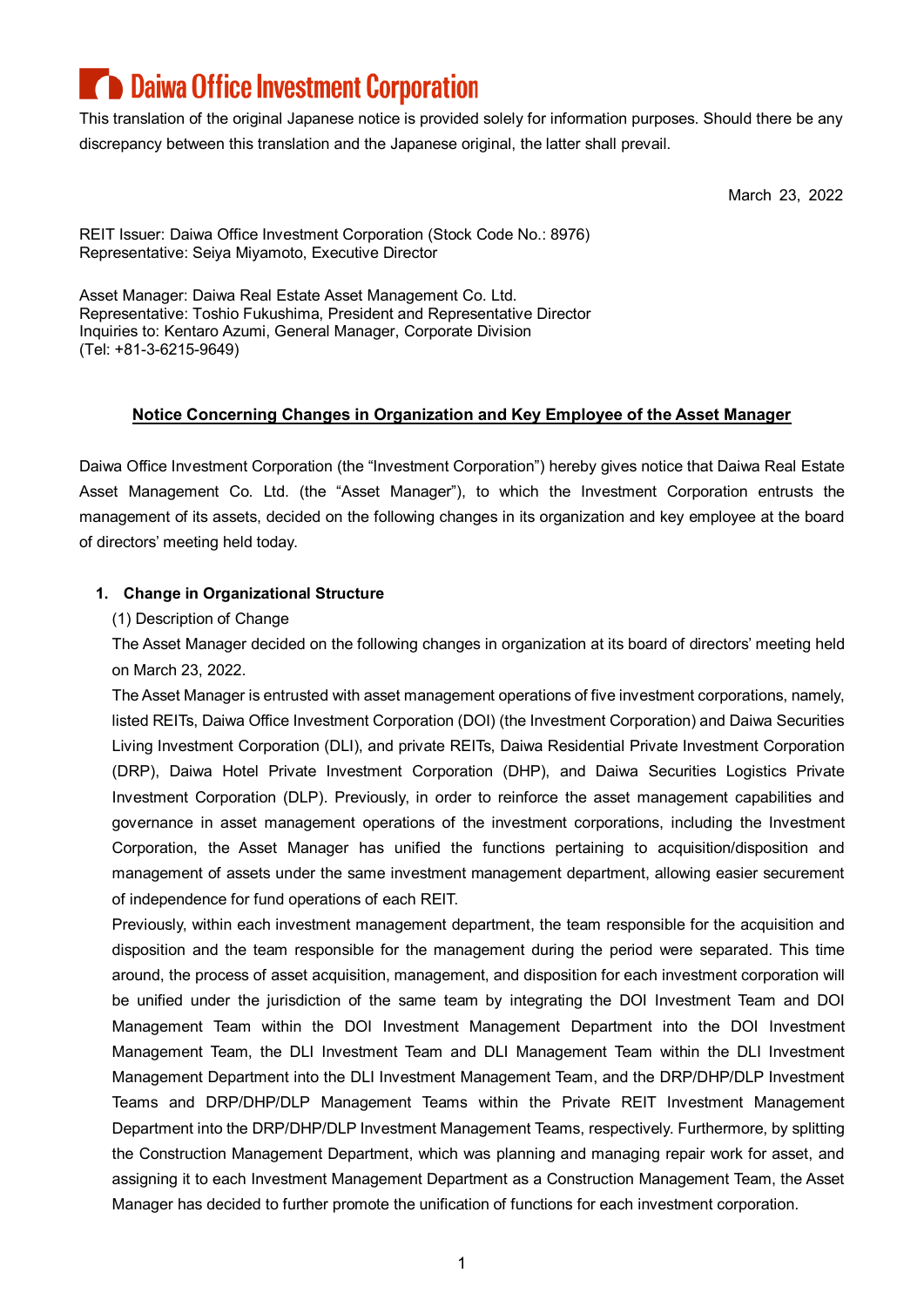### **B** Daiwa Office Investment Corporation

In conjunction with this, the Origination Department and the Development Planning Office will be abolished for the purpose of strengthening the competitiveness of property acquisition, and the Asset Manager has decided to transfer the functions of these departments to Daiwa Securities Realty Co. Ltd. (the "DRT"), which belongs to the Daiwa Securities Group as well as the Asset Manager. DRT has a warehousing function for each investment corporation managed by the Asset Manager. As a result, in addition to expanding and improving the ability to collect property information, the Asset Manager will work on property acquisition from DRT for investment corporations including the Investment Corporation and property development with the intention of incorporation into investment corporations in the future.

In addition, the department in charge of formulating and changing the asset management plans of each investment corporation and formulating and changing investment guidelines that define investment policies has been changed from the Corporate Planning Department to the Investment Management Department of each investment corporation. Consequently, other necessary changes have been made to the division of duties.

(2) Date of Change April 1, 2022

\* Please refer to "Attachment 1" for the organization structure before and after the changes.

### **2. Change of the Key Employee**

| Title                     | Newly appointed<br>(as of April 1, 2022) | Former<br>(as of March 31, 2022) |
|---------------------------|------------------------------------------|----------------------------------|
| <b>Compliance Officer</b> | Masaki Akimoto                           | Yuichi Shigemizu                 |

Note: Please refer to "Attachment 2" for New Key Employee's career summary.

This change will be reported to relevant authorities pursuant to the Financial Instruments and Exchange Law, Building Lots and Buildings Transaction Business Law, and other applied laws and regulations.

\* Website URL of the Investment Corporation:<https://www.daiwa-office.co.jp/en/>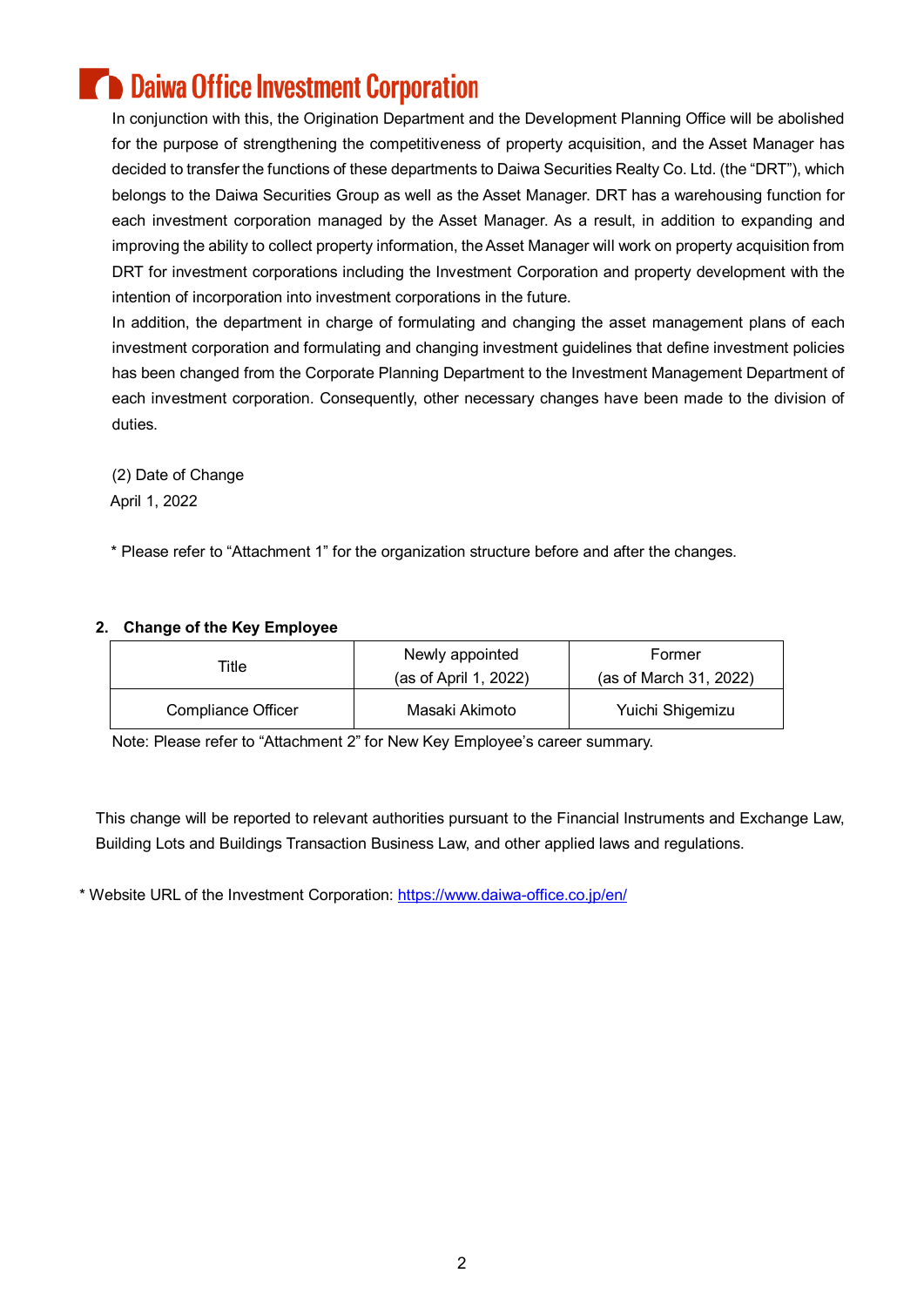## **Daiwa Office Investment Corporation**

[Attachment 1]

<Organizational structure before change>

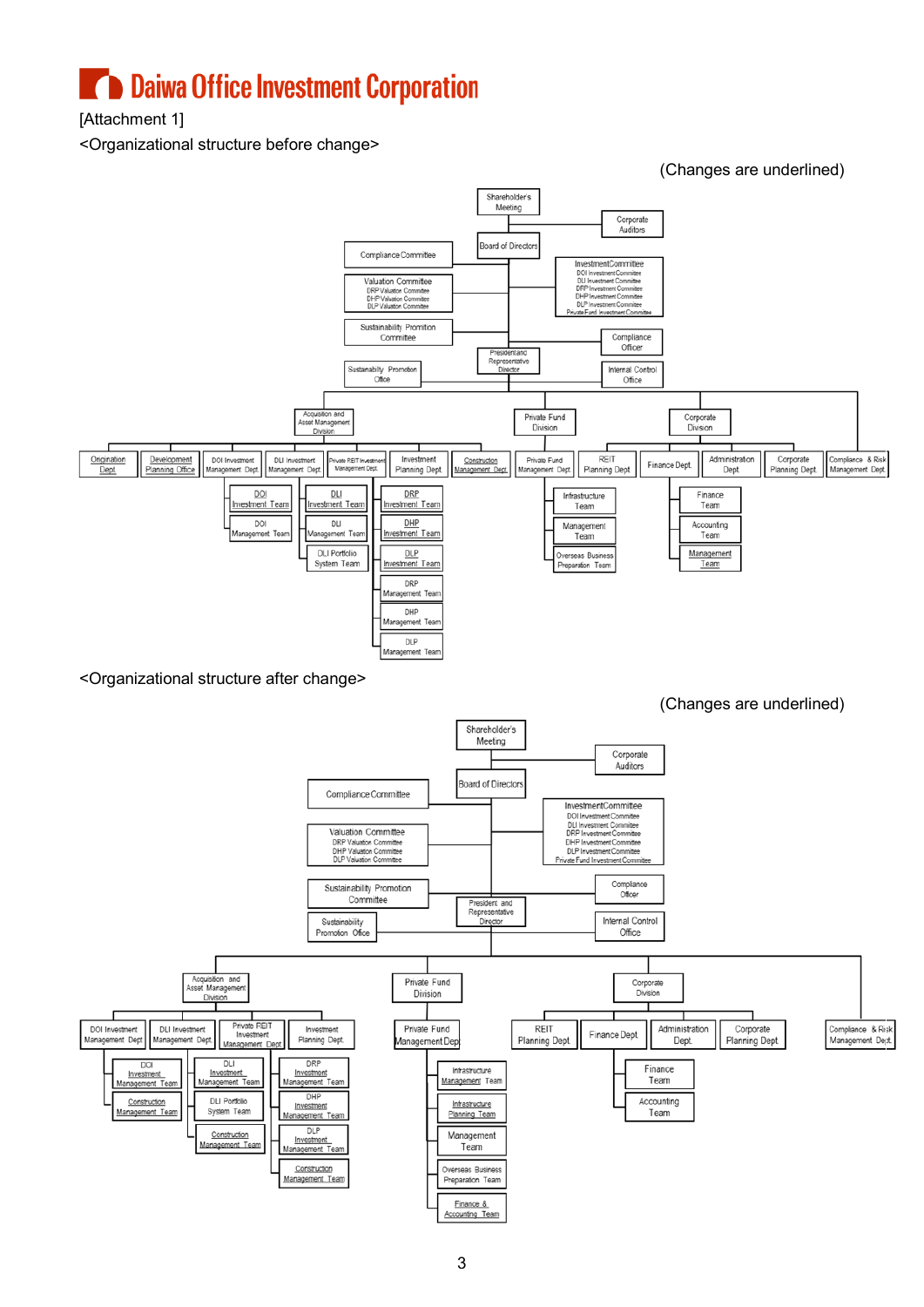# **Daiwa Office Investment Corporation**

### [Attachment 2]

| Name<br>(Date of Birth)               | Brief personal history, title and significant concurrent positions |                                                                                                                                                                                                |
|---------------------------------------|--------------------------------------------------------------------|------------------------------------------------------------------------------------------------------------------------------------------------------------------------------------------------|
| Masaki Akimoto<br>(December 14, 1965) | Apr. 1989                                                          | Joined Daiwa Securities Co. Ltd. (currently, Daiwa Securities<br>Group Inc.)                                                                                                                   |
|                                       | Apr. 2002                                                          | International Finance Department, Daiwa Securities SMBC<br>Co. Ltd. (currently, Daiwa Securities Co. Ltd.)                                                                                     |
|                                       | Apr. 2010                                                          | Compliance Department, Daiwa Securities Capital Markets<br>Co. Ltd. (currently, Daiwa Securities Co. Ltd.)                                                                                     |
|                                       | Jul. 2011                                                          | Compliance Department, Daiwa Securities Group Inc.<br>On Ioan to Daiwa Securities Co. Ltd. (Compliance<br>Department) and Daiwa Securities Capital Markets Co. Ltd.<br>(Compliance Department) |
|                                       | Apr. 2012                                                          | Compliance Department, Daiwa Securities Co. Ltd.<br>On Ioan to Daiwa Securities Group Inc. (Compliance<br>Department)                                                                          |
|                                       | Oct. 2020                                                          | Corporate Planning Department, Daiwa Securities Co. Ltd.<br>On Ioan to DG Daiwa Ventures Inc. from Daiwa Securities<br>Group Inc.                                                              |
|                                       | Apr. 2022                                                          | Compliance Officer of Daiwa Real Estate Asset Management<br>Co. Ltd. (scheduled)                                                                                                               |